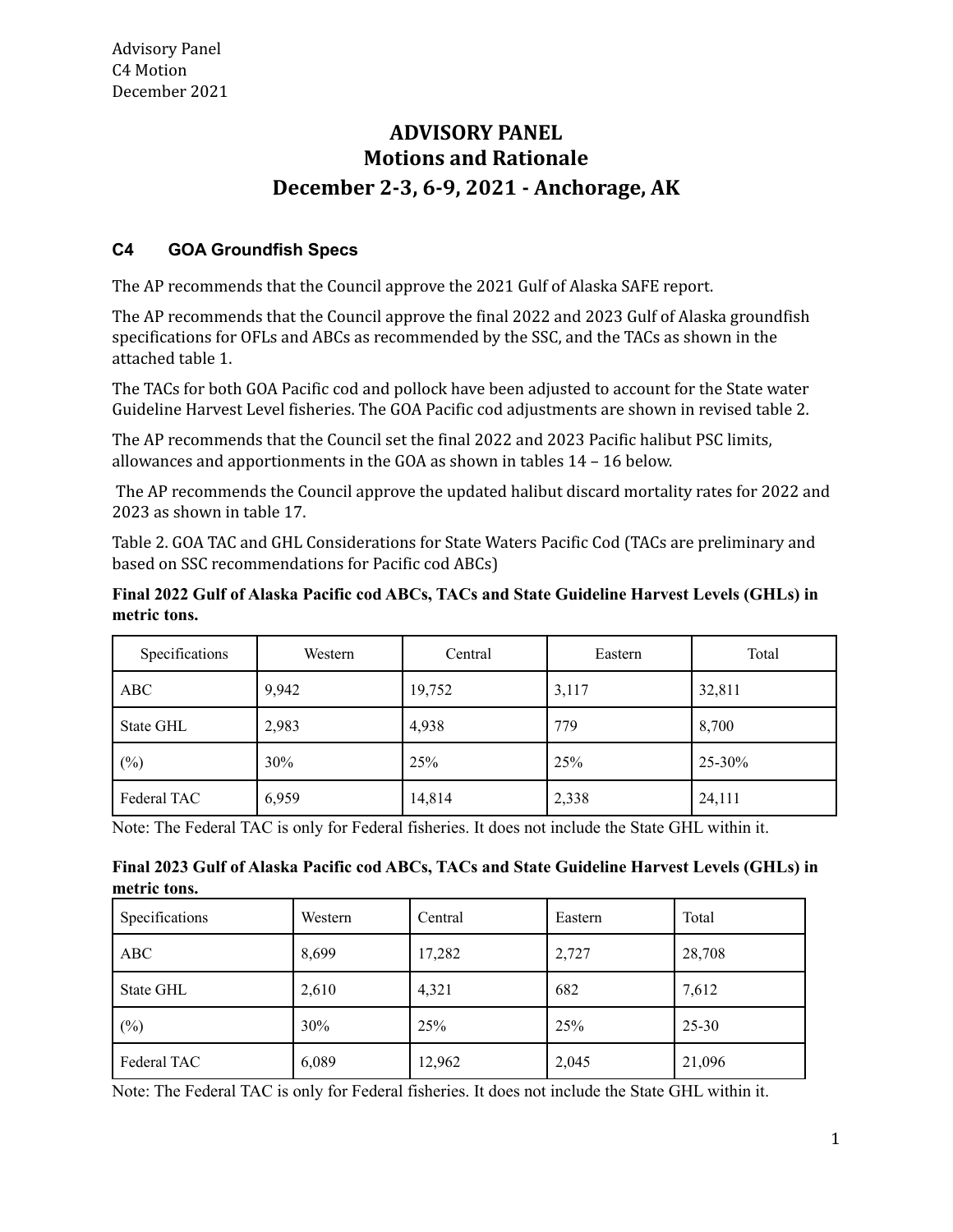| Table 14--Final 2022 and 2023 Pacific Halibut PSC Limits, Allowances, and Apportionments |  |
|------------------------------------------------------------------------------------------|--|
| (Values are in metric tons)                                                              |  |

| Trawl gear        |         | Hook-and-line gear1 |                              |                |        |                |        |  |
|-------------------|---------|---------------------|------------------------------|----------------|--------|----------------|--------|--|
|                   |         |                     | Other than DSR<br><b>DSR</b> |                |        |                |        |  |
| Season            | Percent | Amount              | Season                       | Percent        | Amount | Season         | Amount |  |
| Jan 20 - April 1  | 30.5    | 519                 | Jan 1 - June 10              | 86             | 221    | Jan 1 - Dec 31 | 9      |  |
| April 1 - July 1  | 20      | 341                 | June 10 -Sept 1              | $\overline{2}$ | 5      |                |        |  |
| July 1 - August 1 | 27      | 462                 | Sept 1 - Dec 31              | 12             | 31     |                |        |  |
| August 1 - Oct 1  | 7.5     | 128                 |                              |                |        |                |        |  |
| Oct 1 - Dec 31    | 15      | 256                 |                              |                |        |                |        |  |
| Total             |         | 1,706               |                              |                | 257    |                | 9      |  |

1 The Pacific halibut prohibited species catch (PSC) limit for hook-and-line gear is allocated to the demersal shelf rockfish (DSR) fishery and fisheries other than DSR. The Council recommended and NMFS proposes that the hook-and-line sablefish fishery, and the pot and jig gear groundfish fisheries, be exempt from halibut PSC limits.

**Table 15--Final 2022 and 2023 Seasonal Apportionments of the Pacific Halibut PSC Limit Apportioned Between the Trawl Gear Shallow-Water and Deep-Water Species Fisheries (Values are in metric tons)**

| Season                               | Shallow-water | Deep-water1 | Total |
|--------------------------------------|---------------|-------------|-------|
| January 20 - April 1                 | 384           | 135         | 519   |
| April 1 - July 1                     | 85            | 256         | 341   |
| July 1 - August 1                    | 121           | 341         | 462   |
| August 1 - October 1                 | 53            | 75          | 128   |
| Subtotal, January 20 - October $1$   | 643           | 807         | 1,450 |
| October 1 - December 31 <sup>2</sup> |               |             | 256   |
| Total                                |               |             | 1,706 |

1 Vessels participating in cooperatives in the Rockfish Program will receive 191 mt of the third season (July 1 through August 1) deep-water species fishery halibut PSC apportionment.

2 There is no apportionment between trawl shallow-water and deep-water species fisheries during the fifth season (October 1 through December 31).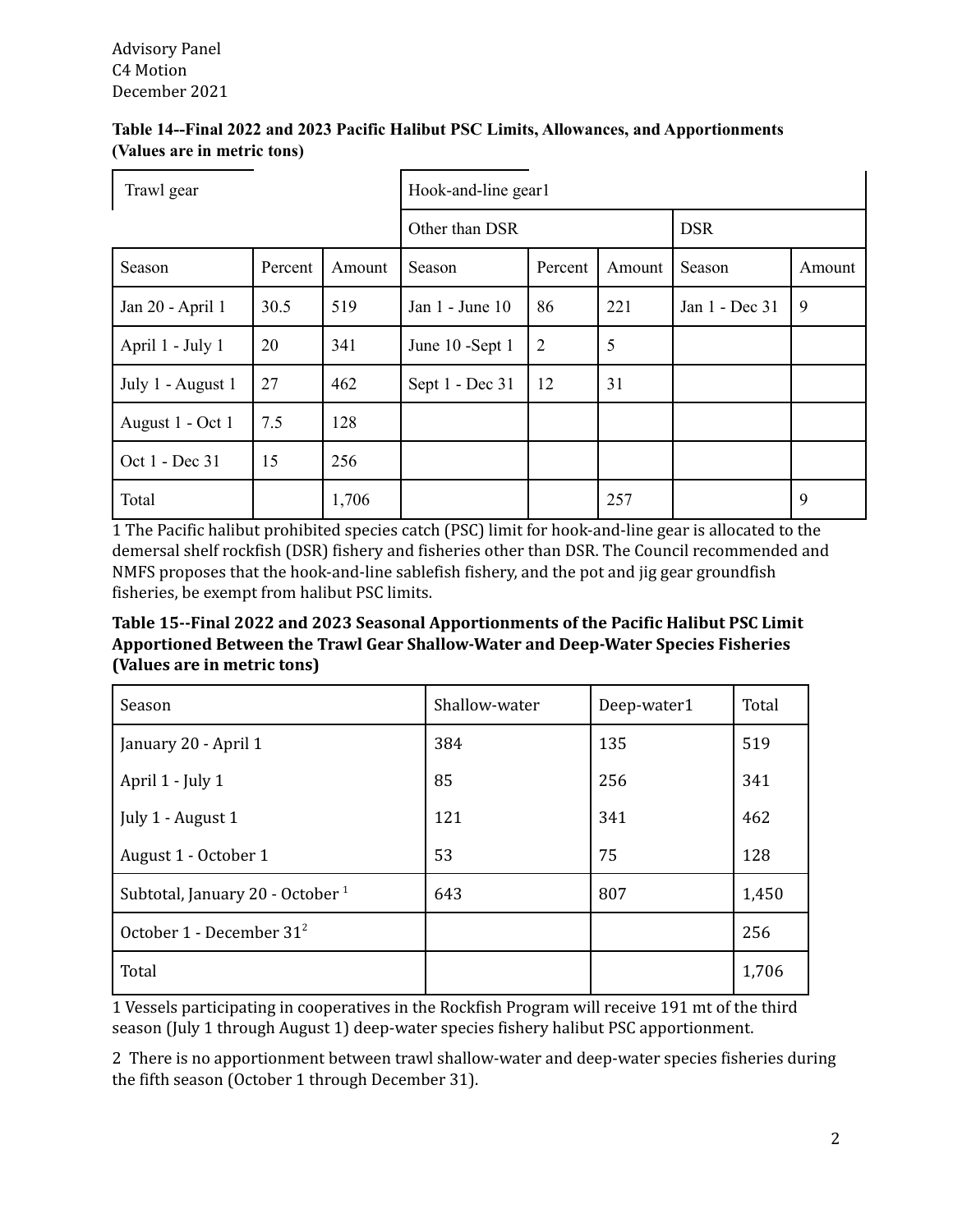Advisory Panel C4 Motion December 2021

# **Table 16--Final 2022 and 2023 Apportionments of the "Other hook-and-line fisheries" Halibut PSC Allowance Between the Hook-and-Line Gear Catcher Vessel and Catcher/Processor Sectors (Values are in metric tons)**

| "Other than<br>DSR"<br>allowance | Hook-and-<br>line sector | Sector<br>annual<br>amount | Season              | Seasonal<br>percentage | Sector<br>seasonal<br>amount |
|----------------------------------|--------------------------|----------------------------|---------------------|------------------------|------------------------------|
| 257                              |                          | 150                        | January 1 - June 10 | 86                     | 129                          |
|                                  | Catcher<br>Vessel        |                            | June 10 - Sept 1    | 2                      | 3                            |
|                                  |                          |                            | Sept 1 - Dec 31     | 12                     | 18                           |
|                                  | Catcher/                 | 107                        | January 1 - June 10 | 86                     | 92                           |
|                                  | Processor                |                            | June 10 - Sept 1    | 2                      | 2                            |
|                                  |                          |                            | Sept 1 - Dec 31     | 12                     | 13                           |

# **Table 17--Final 2022 and 2023 Discard Mortality Rates for Vessels Fishing in the Gulf of Alaska (Values are percent of halibut assumed to be dead)**

| Gear              | Sector                                  | Groundfish fishery | Halibut discard<br>mortality rate<br>(percent) |
|-------------------|-----------------------------------------|--------------------|------------------------------------------------|
| Pelagic           | Catcher vessel                          | All                | 100                                            |
| trawl             | Catcher/processor                       | All                | 100                                            |
|                   | Catcher vessel                          | Rockfish Program   | 66                                             |
| Non-pel<br>agic   | Catcher vessel                          | All others         | 69                                             |
| trawl             | Mothership and<br>catcher/processor     | All                | 83                                             |
| Hook-an<br>d-line | Catcher/processor                       | All                | 15                                             |
|                   | Catcher vessel                          | All                | 12                                             |
| Pot               | Catcher vessel and<br>catcher/processor | All                | 29                                             |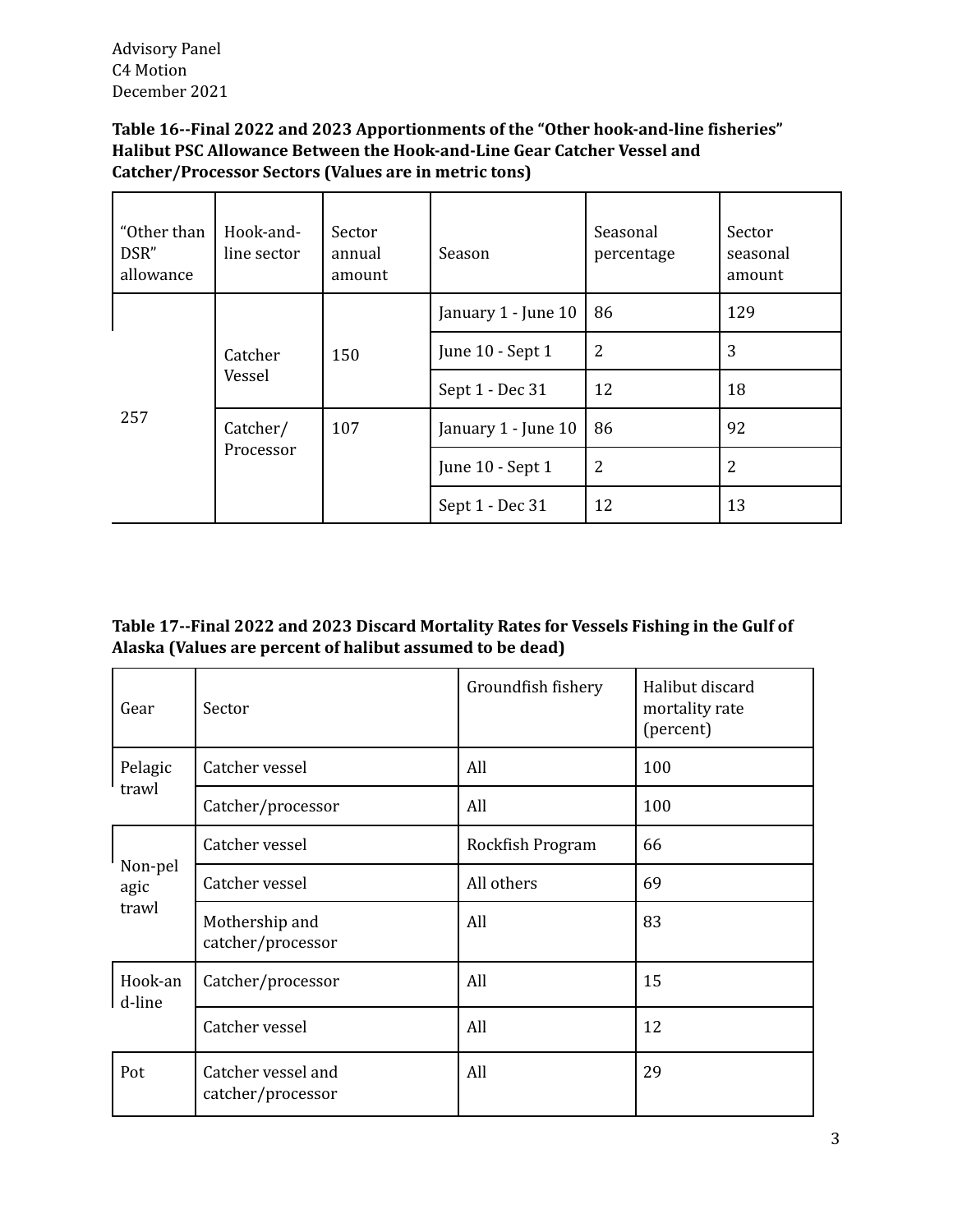**Table 1. SSC recommended OFLs and ABCs and AP recommended TACs for Groundfish in the Gulf of Alaska (metric tons) for 2022 and 2023.**

| <b>Species</b>                       | Area                          | <b>OFL</b>      | 2021<br><b>ABC</b> | <b>TAC</b>       | Catch<br>11/6/2021            | OFL             | 2022<br><b>ABC</b>                | <b>TAC</b>       | OFL             | 2023<br><b>ABC</b> | <b>TAC</b>       |
|--------------------------------------|-------------------------------|-----------------|--------------------|------------------|-------------------------------|-----------------|-----------------------------------|------------------|-----------------|--------------------|------------------|
|                                      | <b>State GHL</b>              | n/a             | 2,643              | n/a              |                               | n/a             | 3,327                             | n/a              | n/a             | 3,298              | n/a              |
|                                      | W (610)                       | n/a             | 18,477             | 18,477           | 18,112                        | n/a             | 23,714                            | 23,714           | n/a             | 23,506             | 23,506           |
|                                      | C(620)                        | n/a             | 54,870             | 54,870           | 52,432                        | n/a             | 69,250                            | 69,250           | n/a             | 68,642             | 68,642           |
| Pollock                              | C(630)<br>WYAK                | n/a<br>n/a      | 24,320<br>5,412    | 24,320<br>5,412  | 23,079<br>5,145               | n/a<br>n/a      | 30,068<br>6,722                   | 30,068<br>6,722  | n/a             | 29,803             | 29,803           |
|                                      | Subtotal                      | 123,455         | 105,722            | 103,079          | 98,768                        | 154,983         | 133,081                           | 129,754          | n/a<br>153,097  | 6,663<br>131,912   | 6,663<br>128,614 |
|                                      | EYAK/SEO                      | 13,531          | 10,148             | 10,148           |                               | 15,150          | 11,363                            | 11,363           | 15,150          | 11,363             | 11,363           |
|                                      | Total                         | 136,986         | 115,870            | 113,227          | 98,769                        | 170,133         | 144,444                           | 141,117          | 168,247         | 143,275            | 139,977          |
|                                      | W                             | n/a             | 7,986              | 5,590            | 3,792                         | n/a             | 9,942                             | 6,959            | n/a             | 8,699              | 6,089            |
| <b>Pacific Cod</b>                   | С                             | n/a<br>n/a      | 13,656<br>1,985    | 10,242<br>1,489  | 8,258<br>222                  | n/a<br>n/a      | 19,752<br>3,117                   | 14,814<br>2,338  | n/a<br>n/a      | 17,282<br>2,727    | 12,962<br>2,045  |
|                                      | Total                         | 28,977          | 23,627             | 17,321           | 12,272                        | 39,555          | 32,811                            | 24,111           | 34,673          | 28,708             | 21,096           |
|                                      | W                             | n/a             | 3,224              | 2,428            | 1,763                         | n/a             | 3,727                             | 3,727            | n/a             | 3,951              | 3,951            |
|                                      |                               | n/a             | 9,527              | 8,056            | 6,551                         | n/a             | 9,965                             | 9,965            | n/a             | 9,495              | 9,495            |
| Sablefish                            | <b>WYAK</b>                   | n/a             | 3,451              | 2,929            | 2,188                         | n/a             | 3,437                             | 3,437            | n/a             | 3,159              | 3,159            |
|                                      | SEO<br>GOA Total <sup>1</sup> | n/a<br>n/a      | 5,273<br>21,475    | 4,579<br>17,992  | 3,613<br>14,115               | n/a<br>n/a      | 5,665<br>22,794                   | 5,665<br>22,794  | n/a<br>n/a      | 5,398<br>22,003    | 5,398<br>22,003  |
| Alaska-wide OFL and ABC <sup>2</sup> | <b>AK Total</b>               | 60,426          | 29,588             | n/a              |                               | 40,432          | 34,521                            | n/a              | 42,520          | 36,318             | n/a              |
|                                      | W                             | n/a             | 24,151             | 13,250           | 26                            | n/a             | 21,256                            | 13,250           | n/a             | 22,464             | 13,250           |
|                                      |                               | n/a             | 28,082             | 28,082           | 1,654                         | n/a             | 25,305                            | 25,305           | n/a             | 26,743             | 27,361           |
| <b>Shallow-water Flatfish</b>        | <b>WYAK</b>                   | n/a             | 2,808              | 2,808            |                               | n/a             | 2,531                             | 2,531            | n/a             | 2,674              | 2,674            |
|                                      | EYAK/SEO<br>Total             | n/a<br>68,841   | 1,123<br>56,164    | 1,123<br>45,263  | $\overline{1}$<br>1,682       | n/a<br>62,273   | 1,518<br>50,610                   | 1,518<br>42,604  | n/a<br>65,676   | 1,605<br>53,486    | 1,605<br>44,890  |
|                                      | W                             | n/a             | 225                | 225              | 1                             | n/a             | 256                               | 256              | n/a             | 256                | 256              |
|                                      |                               | n/a             | 1,914              | 1,914            | 79                            | n/a             | 2,139                             | 2,139            | n/a             | 2,105              | 2,105            |
| Deep-water Flatfish                  | <b>WYAK</b>                   | n/a             | 2,068              | 2,068            | 5                             | n/a             | 1,431                             | 1,431            | n/a             | 1,408              | 1,408            |
|                                      | EYAK/SEO<br>Total             | n/a<br>7,040    | 1,719<br>5,926     | 1,719<br>5,926   | $\overline{\mathbf{4}}$<br>89 | n/a<br>7,026    | 2,082<br>5,908                    | 2,082<br>5,908   | n/a<br>6,920    | 2,049<br>5,818     | 2,049<br>5,818   |
|                                      | W                             | n/a             | 3,013              | 3,013            | 14                            | n/a             | 2,981                             | 2,981            | n/a             | 3,222              | 3,222            |
|                                      |                               | n/a             | 8,912              | 8,912            | 269                           | n/a             | 12,076                            | 12,076           | n/a             | 13,054             | 13,054           |
| <b>Rex Sole</b>                      | <b>WYAK</b>                   | n/a             | 1,206              | 1,206            | $\overline{2}$                | n/a             | 1,361                             | 1,361            | n/a             | 1,439              | 1,439            |
|                                      | EYAK/SEO                      | n/a             | 2,285<br>15,416    | 2,285            | $\sim$<br>285                 | n/a<br>23,302   | 2,723<br>19,141                   | 2,723            | n/a<br>25,049   | 2,879<br>20,594    | 2,879<br>20,594  |
|                                      | Total<br>W                    | 18,779<br>n/a   | 32,377             | 15,416<br>14,500 | 332                           | n/a             | 33,658                            | 19,141<br>14,500 | n/a             | 33,214             | 14,500           |
|                                      |                               | n/a             | 69,072             | 69,072           | 9,114                         | n/a             | 68,394                            | 68,394           | n/a             | 67,493             | 67,493           |
| <b>Arrowtooth Flounder</b>           | <b>WYAK</b>                   | n/a             | 8,380              | 6,900            | 47                            | n/a             | 6,707                             | 6,707            | n/a             | 6,619              | 6,619            |
|                                      | EYAK/SEO                      | n/a             | 17,141             | 6,900            | 24                            | n/a             | 11,020                            | 6,900            | n/a             | 10,875             | 6,900            |
|                                      | Total<br>W                    | 151,723<br>n/a  | 126,970<br>14,209  | 97,372<br>8,650  | 9,517<br>106                  | 143,100<br>n/a  | 119,779<br>14,755                 | 96,501<br>8,650  | 141,231<br>n/a  | 118,201<br>14,708  | 95,512<br>8,650  |
|                                      |                               | n/a             | 20,826             | 15,400           | 555                           | n/a             | 22,033                            | 15,400           | n/a             | 21,962             | 15,400           |
| <b>Flathead Sole</b>                 | <b>WYAK</b>                   | n/a             | 2,427              | 2,427            | $\blacksquare$                | n/a             | 1,511                             | 1,511            | n/a             | 1,506              | 1,506            |
|                                      | EYAK/SEO                      | n/a             | 1,915              | 1,915            |                               | n/a             | 1,876                             | 1,876            | n/a             | 1,870              | 1,870            |
|                                      | Total                         | 47,982          | 39,377             | 28,392           | 661                           | 48,928          | 40,175                            | 27,437           | 48,757          | 40,046             | 27,426           |
|                                      | W                             | n/a             | 1,643              | 1,643            | 1,654                         | n/a             | 2,602                             | 2,602            | n/a             | 2,523              | 2,523            |
|                                      | $\mathsf{C}$                  | n/a             | 27,429             | 27,429           | 24,809                        | n/a             | 30,806                            | 30,806           | n/a             | 29,869             | 29,869           |
| Pacific ocean perch                  | <b>WYAK</b>                   | n/a             | 1,705              | 1,705            | 1,663                         | n/a             | 1,409                             | 1,409            | n/a             | 1,366              | 1,366            |
|                                      | W/C/WYAK<br><b>SEO</b>        | 36,563<br>6,414 | 30,777<br>5,400    | 30,777<br>5,400  | 28,126                        | 41,470<br>4,110 | 34,817<br>3,451                   | 34,817<br>3,451  | 40,211<br>3,985 | 33,758             | 33,758           |
|                                      | Total                         | 42,977          | 36,177             | 36,177           | 28,126                        | 45,580          | 38,268                            | 38,268           | 44,196          | 3,346<br>37,104    | 3,346<br>37,104  |
|                                      | W                             | n/a             | 2,023              | 2,023            | 708                           | n/a             | 1,944                             | 1,944            | n/a             | 1,859              | 1,859            |
| Northern Rockfish                    | C                             | n/a             | 3,334              | 3,334            | 1,670                         | n/a             | 3,202                             | 3,202            | n/a             | 3,061              | 3,061            |
|                                      | E<br>Total                    | n/a<br>6,396    | -1<br>5,358        | 5,357            | 2,378                         | n/a<br>6,143    | $\overline{\phantom{a}}$<br>5,146 | 5,146            | n/a<br>5,874    | 4,920              | 4,920            |
|                                      | W                             | n/a             | 52                 | 52               | 5                             | n/a             | 51                                | 51               | n/a             | 51                 | 51               |
|                                      | $\mathsf{C}$                  | n/a             | 284                | 284              | 197                           | n/a             | 280                               | 280              | n/a             | 280                | 280              |
| <b>Shortraker Rockfish</b>           | E                             | n/a             | 372                | 372              | 273                           | n/a             | 374                               | 374              | n/a             | 374                | 374              |
|                                      | Total                         | 944             | 708                | 708              | 475                           | 940             | 705                               | 705              | 940             | 705                | 705              |
|                                      | W<br>$\mathsf{C}$             | n/a<br>n/a      | 270<br>4,548       | 270<br>4,548     | 146<br>2,748                  | n/a<br>n/a      | 269<br>4,534                      | 269<br>4,534     | n/a<br>n/a      | 259<br>4,373       | 259<br>4,373     |
| <b>Dusky Rockfish</b>                | <b>WYAK</b>                   | n/a             | 468                | 468              | 30                            | n/a             | 427                               | 427              | n/a             | 412                | 412              |
|                                      | EYAK/SEO                      | n/a             | 103                | 103              |                               | n/a             | 142                               | 142              | n/a             | 137                | 137              |
|                                      | Total                         | 8,655           | 5,389              | 5,389            | 2,924                         | 8,614           | 5,372                             | 5,372            | 8,146           | 5,181              | 5,181            |
| Rougheye and Blackspotted            | W<br>C                        | n/a<br>n/a      | 168<br>456         | 168<br>456       | 21<br>175                     | n/a             | 184<br>235                        | 184<br>235       | n/a<br>n/a      | 182<br>234         | 182<br>234       |
| Rockfish                             | Ε                             | n/a             | 588                | 588              | 185                           | n/a<br>n/a      | 369                               | 369              | n/a             | 365                | 365              |
|                                      | Total                         | 1,456           | 1,212              | 1,212            | 381                           | 947             | 788                               | 788              | 937             | 781                | 781              |
| Demersal shelf rockfish              | Total                         | 405             | 257                | 257              | 105                           | 579             | 365                               | 365              | 579             | 365                | 365              |
|                                      | W                             | n/a             | 352                | 352              | 42                            | n/a             | 352                               | 352              | n/a             | 352                | 352              |
| <b>Thornyhead Rockfish</b>           | $\mathtt{C}$<br>Ε             | n/a<br>n/a      | 910<br>691         | 910<br>691       | 99<br>133                     | n/a<br>n/a      | 910<br>691                        | 910<br>691       | n/a<br>n/a      | 910<br>691         | 910<br>691       |
|                                      | Total                         | 2,604           | ,953               | 1,953            | 274                           | 2,604           | 1,953                             | 1,953            | 2,604           | 1,953              | 1,953            |
|                                      | W/C                           | n/a             | 940                | 940              | 1,060                         | n/a             | 940                               | 940              | n/a             | 940                | 940              |
| <b>Other Rockfish</b>                | <b>WYAK</b>                   | n/a             | 369                | 369              | 119                           | n/a             | 370                               | 370              | n/a             | 370                | 370              |
|                                      | EYAK/SEO<br>Total             | n/a<br>5,320    | 2,744<br>4,053     | 300<br>1,609     | 40<br>1,219                   | n/a<br>5,320    | 2,744<br>4,054                    | 300<br>1,610     | n/a<br>5,320    | 2,744<br>4,054     | 300<br>1,610     |
| Atka mackerel                        | Total                         | 6,200           | 4,700              | 3,000            | 940                           | 6,200           | 4,700                             | 3,000            | 6,200           | 4,700              | 3,000            |
|                                      | W                             | n/a             | 758                | 758              | 142                           | n/a             | 591                               | 591              | n/a             | 591                | 591              |
| <b>Big Skate</b>                     | $\overline{C}$                | n/a             | 1,560              | 1,560            | 752                           | n/a             | 1,482                             | 1,482            | n/a             | 1,482              | 1,482            |
|                                      | Ε                             | n/a             | 890                | 890              | 193                           | n/a             | 794                               | 794              | n/a             | 794                | 794              |
|                                      | Total<br>W                    | 4,278<br>n/a    | 3,208<br>158       | 3,208<br>158     | 1,087<br>26                   | 3,822           | 2,867<br>151                      | 2,867<br>151     | 3,822<br>n/a    | 2,867<br>151       | 2,867<br>151     |
|                                      | $\overline{C}$                | n/a             | 1,875              | 1,875            | 447                           | n/a<br>n/a      | 2,044                             | 2,044            | n/a             | 2,044              | 2,044            |
| <b>Longnose Skate</b>                | E                             | n/a             | 554                | 554              | 417                           | n/a             | 517                               | 517              | n/a             | 517                | 517              |
|                                      | Total                         | 3,449           | 2,587              | 2,587            | 890                           | 3,616           | 2,712                             | 2,712            | 3,616           | 2,712              | 2,712            |
| <b>Other Skates</b>                  | GOA-wide                      | 1,166           | 875                | 875              | 632                           | 1,311           | 984                               | 984              | 1,311           | 984                | 984              |
| <b>Sharks</b><br><b>Octopuses</b>    | GOA-wide<br>GOA-wide          | 5,006<br>1,307  | 3,755<br>980       | 3,755<br>980     | 1,639<br>51                   | 5,006<br>1,307  | 3,755<br>980                      | 3,755<br>980     | 5,006<br>1,307  | 3,755<br>980       | 3,755<br>980     |
| <b>TOTAL</b>                         |                               | 610,917         | 484,150            | 407,976          | 178,511                       | 626,738         | 520,038                           | 448,118          | 622,931         | 517,507            | 444,233          |

Sources: 2021 OFLs, ABCs, and TACs, as well as 2022 OFLs and ABCs, are from harvest specifications adopted by the Council in December 2020. 2021 catches through November 6, 2021 from AKR Catch Accounting.

1 The sablefish ABC total for the GOA is **not** included in the grand total. 2 The Alaska-wide sablefish OFL and ABC **are** included in the grand total.